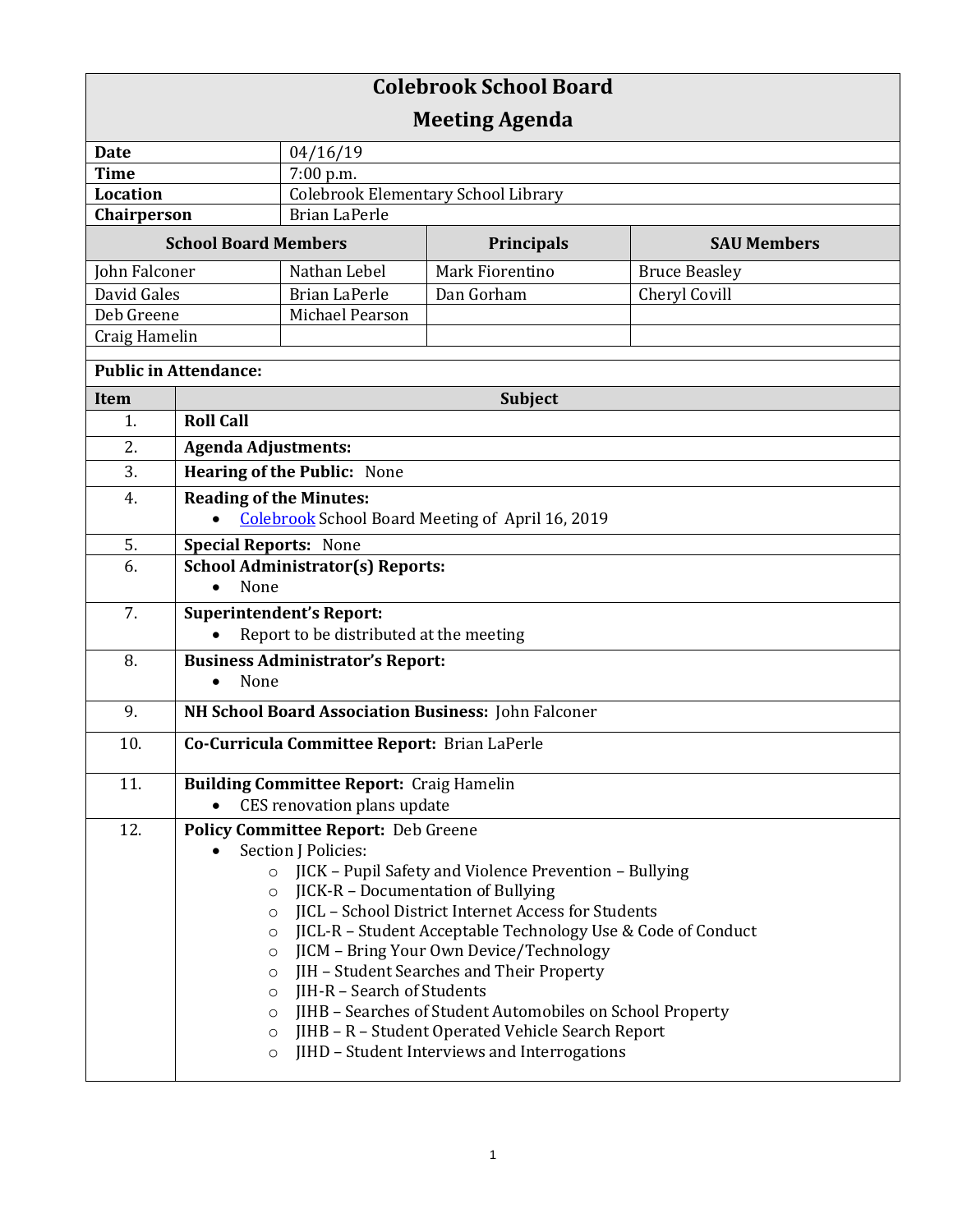|     | IIJ - Student Protests, Demonstrations and Strikes<br>$\circ$                             |  |  |
|-----|-------------------------------------------------------------------------------------------|--|--|
|     | JJE - Student Fund-Raising Activities<br>O                                                |  |  |
|     | JJF - Student Activities Fund Management<br>O                                             |  |  |
|     | JJF-R - Administering Student Activity Funds<br>O                                         |  |  |
|     | JJG - Non-School Sponsored Contests for Students<br>O                                     |  |  |
|     | JJIB - Interscholastic Athletics<br>O                                                     |  |  |
|     | JJIF - Guidelines for Proper Sportsmanship<br>$\circ$                                     |  |  |
|     | [JJ] - Access to Public School Programs by Nonpublic, Charter School and Home-<br>$\circ$ |  |  |
|     | <b>Educated Pupils</b>                                                                    |  |  |
|     | JKA - Corporal Punishment<br>O                                                            |  |  |
|     | JKB - Detention of Students<br>O                                                          |  |  |
|     | JKB-1 - Detention Procedure<br>O                                                          |  |  |
|     | JLA - Student Insurance Program<br>$\circ$                                                |  |  |
|     | JLCF - Wellness<br>$\circ$                                                                |  |  |
|     | JLCK - Special Physical Health Needs of Students<br>O                                     |  |  |
|     | JLDBA - Behavior Management and Intervention<br>$\circ$                                   |  |  |
|     | JLDBA-1 - Suicide Prevention<br>O                                                         |  |  |
|     | JLDBA-2 - Suicide Prevention Procedure<br>O                                               |  |  |
|     | JLF - Reporting Child Abuse or Neglect<br>O                                               |  |  |
|     | JLF-R - Child Abuse or Neglect School Posting<br>$\circ$                                  |  |  |
|     | JLI / EB - Joint Loss Management Committee<br>$\circ$                                     |  |  |
|     | JLIA - Supervision of Students<br>$\circ$                                                 |  |  |
|     | JLIE - Student Motorized Vehicle Use<br>O                                                 |  |  |
|     | JLIE-R - Student Motorized Vehicle Use - Permit Application<br>O                          |  |  |
|     | JQ - Student Fees, Fines and Charges<br>$\circ$                                           |  |  |
|     | JRA - Student Records and Access - FERPA<br>$\circ$                                       |  |  |
|     | JRB / GBEAA - Confidential Student Information<br>$\circ$                                 |  |  |
|     | JTA - Weather Guidelines for Outdoor Play<br>$\circ$                                      |  |  |
|     |                                                                                           |  |  |
|     | Section J Policies: (District)                                                            |  |  |
|     | JJA - Student Activities & Organizations                                                  |  |  |
|     | JJA-R - Student Athlete Eligibility<br>$\circ$                                            |  |  |
| 13. | <b>Support Staff Committee Report: Michael Pearson</b>                                    |  |  |
|     |                                                                                           |  |  |
| 14. | <b>Negotiations Committee Report:</b> John Falconer                                       |  |  |
|     |                                                                                           |  |  |
| 15. | <b>Curriculum Committee Report: David Gales</b>                                           |  |  |
|     |                                                                                           |  |  |
| 16. | <b>Technology Committee Report: David Gales</b>                                           |  |  |
|     |                                                                                           |  |  |
| 17. | Regional Committee Report: Brian LaPerle                                                  |  |  |
|     |                                                                                           |  |  |
| 18. | <b>Unfinished Business:</b>                                                               |  |  |
|     | Update: Security improvements update                                                      |  |  |
| 19. | <b>New Business:</b>                                                                      |  |  |
|     | Staffing update<br>٠                                                                      |  |  |